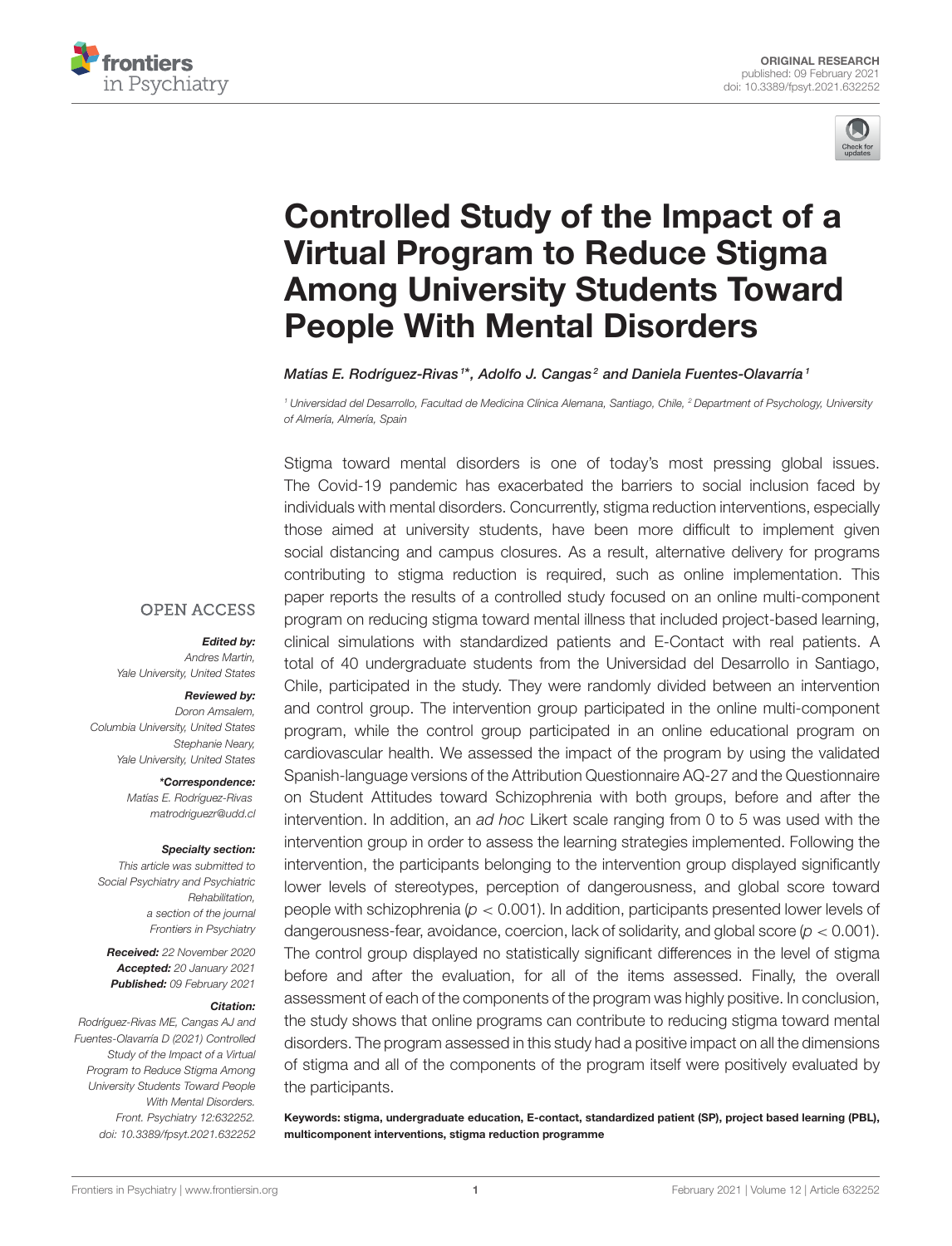# INTRODUCTION

Stigma toward mental disorders is one of today's most pressing global issues. [\(1\)](#page-6-0), with important implications such as high levels of social exclusion [\(2\)](#page-6-1), poor quality of life [\(3\)](#page-6-2), and low social support [\(4\)](#page-6-3), for those affected by them. Furthermore, there are barriers to access and continuity of education and employment [\(5,](#page-6-4) [6\)](#page-6-5), and higher risks of dying by suicide [\(6\)](#page-6-5) among this specific population.

Mental health professionals and medical students have been found to stigmatize psychiatric patients [\(7,](#page-6-6) [8\)](#page-6-7), and 40% of people with a mental disorder report unfair treatment by health professionals such as medical doctors, psychiatrists, psychologists, and nurses [\(9,](#page-6-8) [10\)](#page-6-9). Experiencing stigma in medical settings is a stressor that contributes, among others, to reducing patients' quality of life and to exacerbating inequities in health outcomes and access to healthcare [\(11–](#page-6-10)[13\)](#page-6-11). Furthermore, stigma is considered a major obstacle against processes of mental health recovery [\(14–](#page-6-12)[16\)](#page-6-13) and is a main determinant of the quality of care delivered by health professionals and medical students [\(17,](#page-6-14) [18\)](#page-6-15).

At the international level, several strategies have been implemented within the general population, as well as medical students, to reduce stigma toward mental disorders [\(19\)](#page-6-16), and the most successful ones have been those involving direct contact with patients [\(20,](#page-6-17) [21\)](#page-6-18) as well as programs with strong educational components [\(16,](#page-6-13) [22](#page-6-19)[–24\)](#page-6-20). It has been shown that direct, personto-person contact and activities where the participants and patients share thoughts and experiences around mental health are key to the success of these programs [\(25](#page-6-21)[–27\)](#page-7-0).

While these strategies have been implemented in different countries [\(28–](#page-7-1)[30\)](#page-7-2) and have led to decreasing stigma [\(31,](#page-7-3) [32\)](#page-7-4) and promoting positive perceptions of psychiatric patients among students and professionals [\(33,](#page-7-5) [34\)](#page-7-6), their implementation in virtual learning spaces is recent, particularly for university students [\(35\)](#page-7-7). Several authors highlight the advantages of using multimedia resources, for instance audiovisual educational resources with standardized patients [\(36,](#page-7-8) [37\)](#page-7-9), E-contact with psychiatric patients [\(38\)](#page-7-10), and even the implementation of educational videogames [\(39,](#page-7-11) [40\)](#page-7-12).

In the context of the SARS-CoV−2 pandemic, lockdowns and physical distancing recommendations, stigmatization and instances of discrimination against individuals with mental disorders have increased and have negatively impacted their wellbeing and quality of life [\(41\)](#page-7-13). Additionally, the implementation of measures aimed at reducing the transmission of the virus have hampered the implementation of on-site interventions focused on the reduction of stigma toward psychiatric patients [\(42\)](#page-7-14), and in that context, developing and implementing innovative and online alternatives is paramount.

Among such alternatives, for university students, active and interdisciplinary project-based learning, where students lead and develop a final project, has been proven useful [\(43,](#page-7-15) [44\)](#page-7-16), as it promotes critical thinking, practical application of knowledge [\(45\)](#page-7-17), and problem-solving skills [\(46\)](#page-7-18). Its implementation in the training of health professionals on mental disorders is recent, however it has proven to effectively foster professional skills [\(47\)](#page-7-19) and a comprehensive and inclusive understanding of the different social processes involved in mental health outcomes and care [\(48](#page-7-20)[–50\)](#page-7-21). As it allows students to reflect on their knowledge to implement their skills in a creative way [\(51\)](#page-7-22), it is considered an innovative educational tool for the reduction of stigma toward mental health disorders and psychiatric patients.

In addition to project-based learning, the use of standardized patients has shown different benefits for skill training and elearning in the field of education in psychiatry and mental health [\(52\)](#page-7-23). Including it as part of educational intervention strategies has had a positive impact [\(53\)](#page-7-24), particularly on skill and knowledge development, and for the promotion of a holistic understanding of mental disorders [\(54\)](#page-7-25). However, working online rather than on-site with standardized patients in order to reduce stigma toward mental disorders is a recent, underexplored development in the field, which requires complementary educational interventions [\(37\)](#page-7-9), along with the creation of original scripts focused on the story around experiencing the illness and the recovery process [\(55,](#page-7-26) [56\)](#page-7-27).

Finally, E-contact, defined as "computer-mediated real-time interactions where members of different groups interact online" [\(57\)](#page-7-28), has been used as a strategy for raising awareness and reducing prejudice among ideologically different groups [\(58,](#page-7-29) [59\)](#page-7-30). However, its implementation in the field of stigma-reduction is new and innovative, and the existing evidence shows that it can reduce stigma toward the transgender population [\(60\)](#page-7-31). With regards to the use of E-contact to reduce stigma toward mental disorders, to date, only one experimental study has been conducted, and has demonstrated that E-contact reduces anxiety, rage and stereotypes toward individuals with schizophrenia [\(38\)](#page-7-10). In that sense, this confirms the relevance of including E-contact in interventions aimed at reducing stigma toward people with mental disorders, for instance through the use of synchronous videoconferencing [\(61\)](#page-7-32).

The objective of this study is to demonstrate the effectiveness of a multi-component online intervention incorporating Econtact with mental healthcare patients, standardized patients, and a project-based learning program.

## MATERIALS AND METHODS

### **Participants**

The participants were recruited within the Universidad del Desarrollo in Santiago, Chile, during "Innovation Week," an event organized by the university, where students belonging to the first 3 years of undergraduate studies in different disciplines work on different innovative responses to local social issues.

The sample consisted of 40 university students in their first, second or third year, 32 of which studied health science degrees and the remaining 8 studied social science degrees. Eighty percent of the participants were women and 20% were men, all aged between 18 and 23 years old  $(X = 20.6; SD = 1.3)$ . None of the participants had been trained in psychiatry.

The intervention group and control group were each made of 20 randomly allocated participants, with equal proportion of men and women, area of study, and no statistically significant difference with regards to age ( $p > 0.05$ ).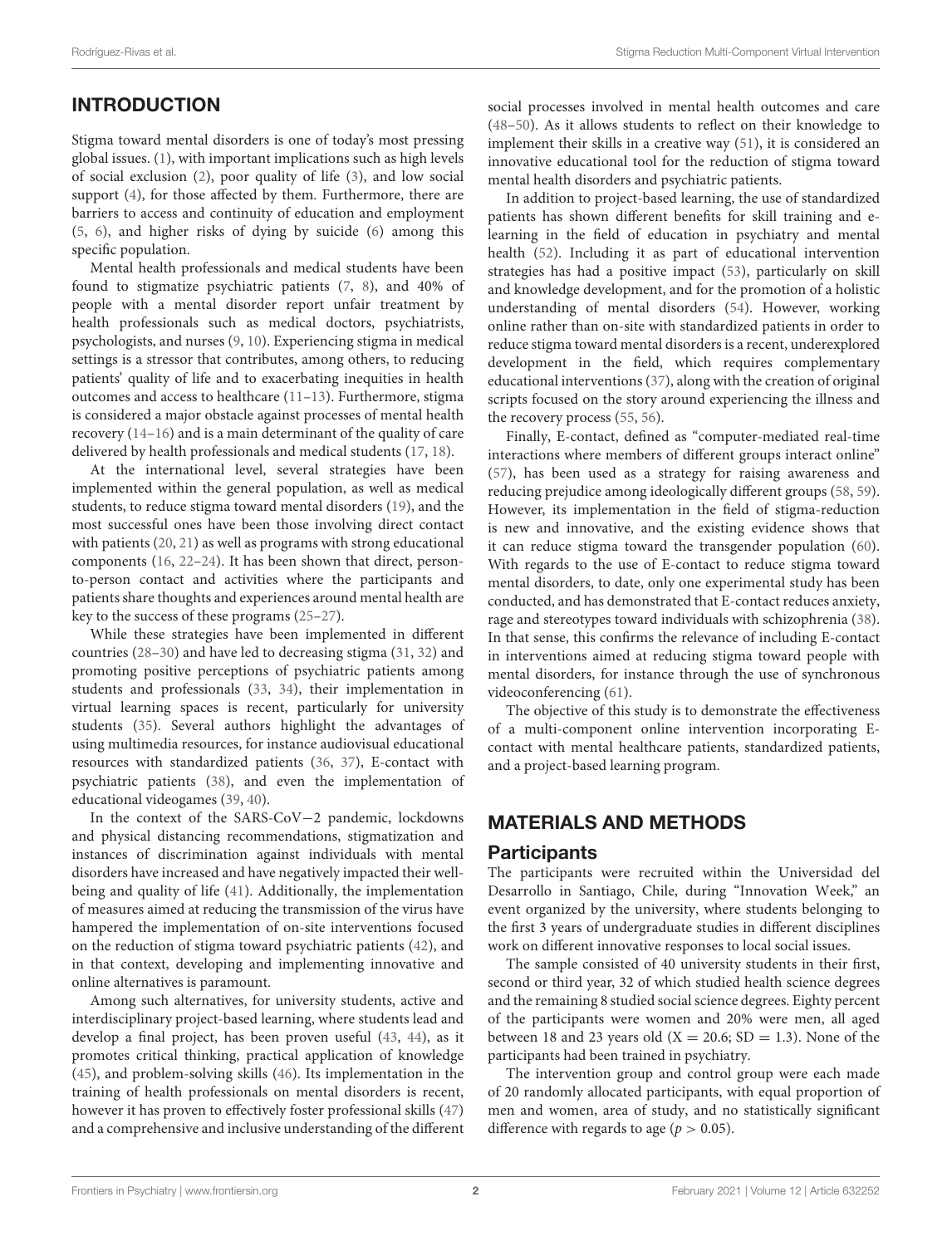## **Instruments**

#### Questionnaire on Student Attitudes Toward Schizophrenia (QSAS)

This instrument [\(62\)](#page-7-33) aimed at evaluating the items of stereotyping toward schizophrenia and social distancing was developed for, and implemented with, high school students in Germany, during the World Program Against Stigma and Discrimination of the World Association of Psychiatry. The current study used the validated Spanish-language version developed by Navarro et al. [\(63\)](#page-7-34), which possesses the appropriate psychometric properties, with a Cronbach's alpha of 0.95 for both evaluated factors.

#### Attribution Questionnaire (AQ−27)

This instrument [\(64\)](#page-7-35) is used to quantify stigma toward people with mental disorders among the general population. It presents the participants with the case of a person diagnosed with schizophrenia and evaluates stereotyping and prejudice through a 9-point Likert scale. The current study used the Spanishlanguage, shorter version with 14 items, validated by Saavedra et al. [\(65\)](#page-7-36), which possesses the appropriate psychometric properties for its four factors. (dangerousness-fear  $= 0.88$ , lack of solidarity =  $0.837$ , coercion =  $0.864$ , and avoidance =  $0.758$ ).

#### Learning Strategies Assessment Scale

This instrument was designed specifically for the current study. Participants assessed the integration of the different intervention strategies on a scale of 0 to 5, focusing on the perceived impact on empathy, understanding of recovery and social inclusion of people affected by severe mental disorders. In addition, the degree of recommendation of the program was assessed. The scale is available as **[Supplementary Material](#page-6-22)**.

## Procedure

Prior to their participation in either group, the participants gave their written informed consent in accordance with the Declaration of Helsinki [\(66\)](#page-8-0) and the Singapore statement on research integrity [\(67\)](#page-8-1). The study was approved by the Ethics Committee of Universidad del Desarrollo, Santiago, Chile (protocol number: 2020–142). Once the participants were randomly allocated to the intervention and control groups, they all completed the AQ−27 and QSAS questionnaires described previously. These questionnaires were sent to the participants 15 min before the beginning of the study and were completed online. The experiment began once the participants had completed both questionnaires.

With respect to the intervention, the intervention group participated in the multi-component online program, which lasted 14 h equally distributed across two days. The program consisted of the three consecutive interventions described below:

a. Two sessions including a simulation with standardized patients with emotional, substance use and anxiety disorders and an education workshop. These common mental disorders are psychiatric comorbidities and are highly prevalent among patients with schizophrenia [\(68,](#page-8-2) [69\)](#page-8-3). An online presentation was carried out by two trained actors focused on the main characteristics of these disorders. Previous to the presentation, the research team had designed original scripts based on the recovery process of the patient and their family environment. During every simulation, dynamic interactions took place between the trained actors and the students, who asked them, for instance, about their life-experience, how they were feeling, etc. Additionally, an educational workshop was carried out for each simulation, in order to discuss the essential aspects of the mental disorders presented during the simulation. Each session lasted 2.5 h.

- b. E-contact activity with an adult diagnosed with schizophrenia, who discussed and analyzed their recovery process with the students, including the role of the healthcare system, the community and their family. This activity lasted 3.5 h.
- c. Project-Based Learning. During the two days of the program, activities aimed at developing an intervention around the reduction of stigma and the promotion of social inclusion for people with mental disorders, designed and led by the students were implemented. At the end of the second day, the students had the opportunity to present, in a webinar, the interventions they had developed throughout the course of the program, to the other participants and to the members of the evaluation jury, which included the patient with whom the E-contact activity was carried out. This allowed the participants to receive feedback from an individual who had experienced a severe mental disorder. The presentations were carried out in groups, and the interventions introduced were related to the promotion of social inclusion and the rights of people affected by mental disorders in the academic and local community, with emphasis on raising awareness around stigma and education on mental health. This activity had a duration of 5.5 h, distributed between the development of the initiative, tutoring from the teaching team and the final presentations. An example of one of the projects carried out by the students is available as **[Supplementary Material](#page-6-22)**.

The control group participated in an online educational program on cardiovascular health of the same duration.

Finally, at the end of both days, each group answered the AQ-27 and QSAS questionnaires. Additionally, the intervention group completed the Learning Strategies Assessment Scale.

**[Figure 1](#page-3-0)** summarizes the whole procedure of the study.

## Statistical Analysis

Student's t-test for independent samples was used to assess whether there were statistically significant differences between the pre- and post-intervention measures in both groups. Additionally, Cohen's d was used to determine the effect size of the intervention.

The pre- and post-measures of each group were subsequently analyzed with the use of Student's t for related samples, which was complemented with the measure of the effect size of the intervention through Cohen's d. Finally, descriptive statistics were used for the analysis of the global assessment of each one of the intervention strategies. We used SPSS 22.0 software to carry out the statistical analysis.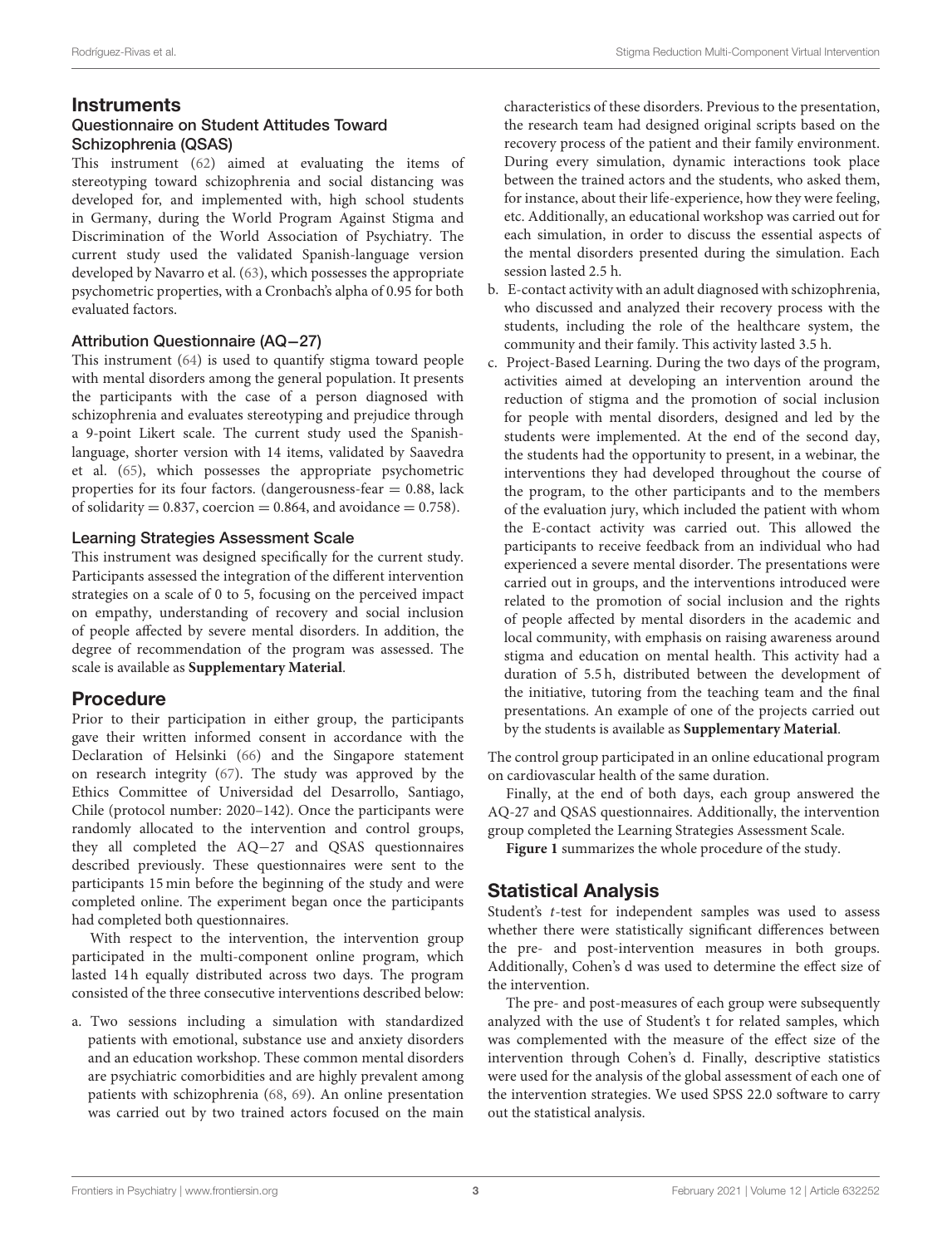

## <span id="page-3-0"></span>RESULTS

As **[Table 1](#page-4-0)** shows, there is no statistical difference between the intervention and control groups prior to the intervention for any of the items of either instruments. However, statistically significant differences are observed for the group means in the post-intervention measures for both groups for all of the analyzed variables. Using Cohen's d effect size allowed us to determine a great effect size for all of the dimensions evaluated for both instruments, except for the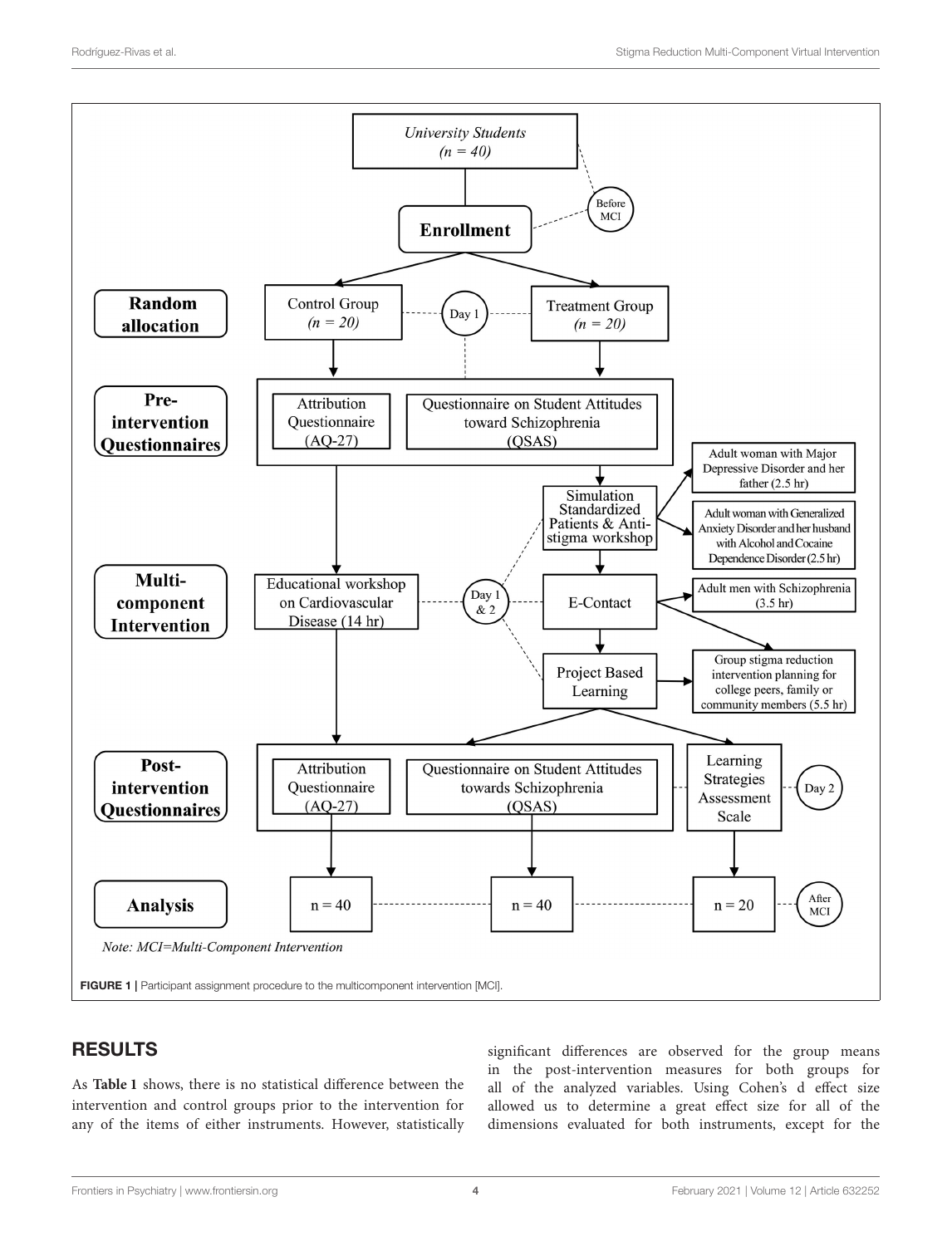| Variable           |         | Pre-test |         | Post-test |       |      |  |  |
|--------------------|---------|----------|---------|-----------|-------|------|--|--|
|                    | t       | p        | d       | t         | p     | d    |  |  |
| <b>QSAS</b>        |         |          |         |           |       |      |  |  |
| Dangerousness      | 0.48    | 0.63     | 0.16    | 4.88      | 0.000 | 1.45 |  |  |
| Stereotypes        | $-0.45$ | 0.65     | $-0.16$ | 2.10      | 0.04  | 0.76 |  |  |
| Total              | 0.09    | 0.92     | 0.03    | 4.24      | 0.000 | 1.40 |  |  |
| $AQ-27$            |         |          |         |           |       |      |  |  |
| Dangerousness-Fear | 0.27    | 0.78     | 0.08    | 9.76      | 0.000 | 2.27 |  |  |
| Avoidance          | $-1.83$ | 0.08     | $-0.47$ | 6.29      | 0.000 | 1.81 |  |  |
| Coercion           | $-0.69$ | 0.49     | $-0.26$ | 6.88      | 0.000 | 2.25 |  |  |
| Lack of Solidarity | 0.98    | 0.33     | 0.31    | 3.27      | 0.004 | 1.00 |  |  |
| Total              | $-0.38$ | 0.70     | $-0.11$ | 11.61     | 0.000 | 2.64 |  |  |

<span id="page-4-0"></span>TABLE 1 | Student's t-test for independent samples of pre-test and post-test differences between the intervention group and control group.

QSAS, Questionnaire on Student Attitudes toward Schizophrenia, Adapted from Schulze et al. [\(62\)](#page-7-33).

AQ−27 = Attribution Questionnaire, Adapted from Corrigan et al. [\(64\)](#page-7-35).

stereotypes indicator, which displays a more conservative effect size.

**[Table 2](#page-5-0)** shows the average means and standard deviations for each variable for both instruments corresponding to the intervention and control groups for each phase of the study. The analysis of the post-intervention scores of the control group shows that there is no statistically significant difference for any of the variables studied in either instruments. However, statistically significant differences are observed in the same analysis of the scores for the intervention group, for all of the scores of the questionnaires in relation to stigma in every proportion. Regarding the effect size, the program had a positive impact on stigma reduction as reflected on each one of the analyzed items and the global score of both questionnaires.

The assessment given by the participants on the intervention was measured with a Likert scale ranging from 0 to 5 points. As **[Table 3](#page-5-1)** shows, 95% ( $n = 19$ ) of the students assessed at the top level the usefulness of the program in understanding the recovery process and promoting social inclusion of patients with severe mental disorder, while 100% ( $n = 20$ ) of them rated at the top level the promotion of empathy. Additionally, 95%  $(n = 19)$  stated they would recommend this program to a peer. There was no statistically significant differences between the three interventions and their integration. Finally, positive and uniform comments were presented, also in conjunction with the following representative verbatim quotes: "The activities we carried out, helped me to have a better view of mental illness, and the use of simulated patients was useful in the experience and learning"; "I really liked the simulations and the E-Contact, it makes it much more didactic to learn and understand about mental illness" and "was a wonderful experience, it would be a huge challenge to do it on-site."

## **DISCUSSION**

Stigma toward mental disorders is a pressing issue, considering, on the one hand, its impact on the wellbeing and quality of life of individuals with mental disorders [\(14](#page-6-12)[–19\)](#page-6-16), and on the other hand, that it is pervasive among the general population, health professionals and university students [\(7](#page-6-6)[–10,](#page-6-9) [70–](#page-8-4)[72\)](#page-8-5).

At present, and to the best of our knowledge, there is no multi-component program focused on stigma toward mental disorders entirely carried out online. For this reason, as well as the lockdowns and social distancing measures implemented as a result of the SARS-CoV−2 pandemic, this study focuses on the implementation of an online program.

The results show that the intervention had a positive impact on the reduction of stigma among the intervention group. These results may be explained by the intensity of the program, the integration of multiple components, the focus given to the recovery process and the implementation of direct E-contact between mental health patients and students, all of which have been demonstrated to be key points for the implementation of a successful stigma-reduction program [\(54](#page-7-25)[–58,](#page-7-29) [73–](#page-8-6)[77\)](#page-8-7). Additionally, further studies comparing the effectiveness of implementing the multicomponent program on-site rather than online, are necessary. Other studies have shown that comparable online interventions have an impact similar to those implemented on-site [\(27,](#page-7-0) [78\)](#page-8-8).

Considering that the intervention was intensive, taking into account the number of activities carried out in a short amount of time, further qualitative studies will explore the experience of the participants and the lessons learned from the implementation of the key components, in order to adapt and adjust the program and make it easier to replicate.

It is important to emphasize that the assessment that the students made of the program was positive with respect to online implementation for each of its components, and the components focused on the promotion of empathy, social inclusion and understanding of the recovery process of severe mental disorders scored the highest, especially when integrated together. This suggests that the participants enjoyed the experience, would recommend it to peers, bringing evidence on the advantages of interventions that take into account the motivation of university students toward learning and goal-achievement, which is in turn one of the main challenges of digital education [\(79,](#page-8-9) [80\)](#page-8-10).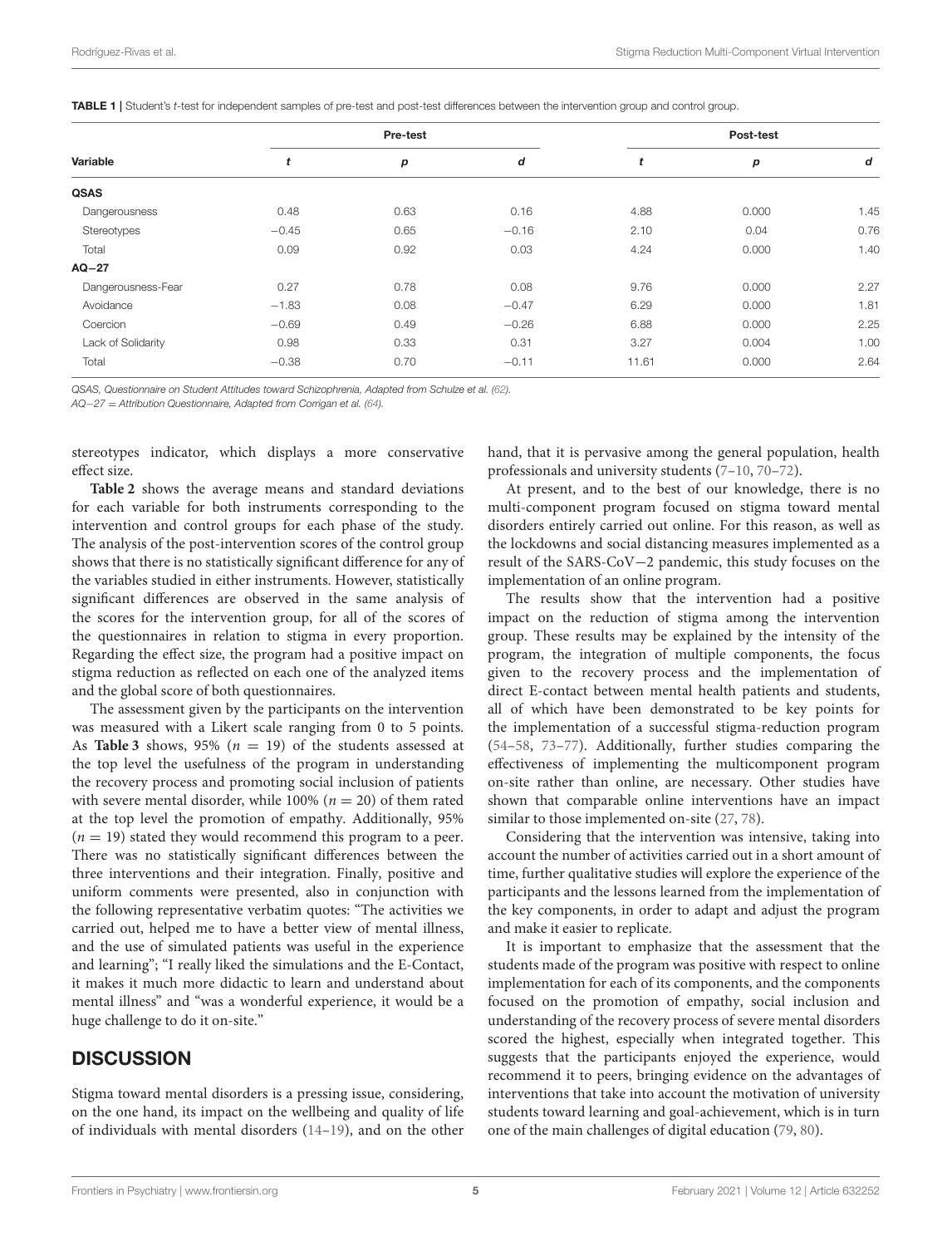<span id="page-5-0"></span>TABLE 2 | Means and standard deviations of pre-test, post-test, and Student's t-test for related samples of post-test–pre-test differences in the study variables for the intervention group and control group.

|                    | Intervention group |           |           |           |          |       | Control group |       |           |       |           |         |      |         |
|--------------------|--------------------|-----------|-----------|-----------|----------|-------|---------------|-------|-----------|-------|-----------|---------|------|---------|
| Variable           | Pre-test           |           | Post-test |           | Pre-post |       | Pre-test      |       | Post-test |       | Pre-post  |         |      |         |
|                    | M                  | <b>SD</b> | М         | <b>SD</b> | t        | р     | d             | M     | <b>SD</b> | M     | <b>SD</b> | t       | p    | d       |
| <b>QSAS</b>        |                    |           |           |           |          |       |               |       |           |       |           |         |      |         |
| Dangerousness      | 3.20               | 2.37      | 1.15      | 1.53      | 3.00     | 0.007 | 1.02          | 3.55  | 1.70      | 3.45  | 1.63      | 0.80    | 0.42 | 0.05    |
| <b>Stereotypes</b> | 3.05               | 1.50      | 1.90      | 1.25      | 2.52     | 0.02  | 0.83          | 2.8   | 1.47      | 2.95  | 1.46      | $-1.14$ | 0.26 | $-0.10$ |
| Total              | 6.25               | 3.43      | 3.05      | 2.16      | 3.24     | 0.004 | 1.11          | 6.35  | 2.64      | 6.40  | 2.60      | $-0.43$ | 0.66 | $-0.01$ |
| $AO-27$            |                    |           |           |           |          |       |               |       |           |       |           |         |      |         |
| Dangerousness-Fear | 17.4               | 7.54      | 7.5       | 2.81      | 6.41     | 0.000 | 1.73          | 18.05 | 7.2       | 18.3  | 6.08      | $-0.56$ | 0.58 | $-0.03$ |
| Avoidance          | 11.85              | 4.34      | 4.2       | 1.67      | 8.66     | 0.000 | 2.32          | 9.60  | 5.09      | 10.05 | 4.23      | $-1.33$ | 0.19 | $-0.09$ |
| Coercion           | 10.9               | 4.62      | 4.65      | 1.87      | 7.70     | 0.000 | 1.77          | 9.85  | 3.16      | 10.20 | 2.93      | $-1.27$ | 0.21 | $-0.11$ |
| Lack of Solidarity | 7.05               | 3.10      | 5.00      | 1.52      | 3.66     | 0.002 | 0.83          | 8.15  | 3.88      | 7.7   | 3.46      | 2.01    | 0.05 | 0.12    |
| Total              | 47.2               | 14.22     | 21.35     | 6.52      | 9.90     | 0.000 | 2.33          | 45.65 | 13.57     | 46.25 | 11.58     | $-0.88$ | 0.38 | $-0.04$ |

QSAS, Questionnaire on Student Attitudes toward Schizophrenia, Adapted from Schulze et al. [\(62\)](#page-7-33).

AQ-27, Attribution Questionnaire, Adapted from Corrigan et al. [\(64\)](#page-7-35).

<span id="page-5-1"></span>TABLE 3 | Intervention group participants who rate the integration of learning strategies at the top level  $(n = 20)$ .

|                                                  | Integration of the 3 types of learning<br>strategies |               |  |  |  |
|--------------------------------------------------|------------------------------------------------------|---------------|--|--|--|
| Variable                                         | n                                                    | $\frac{0}{0}$ |  |  |  |
| Understanding of recovery<br>of SMD              | 19                                                   | 95            |  |  |  |
| Promotion of empathy<br>toward SMD               | 20                                                   | 100           |  |  |  |
| Promotion of social<br>inclusion of SMD patients | 19                                                   | 95            |  |  |  |
| Would recommend the<br>program to a peer         | 19                                                   | 95            |  |  |  |

SMD, Severe Mental Disorder.

Top level rate, Top score of Learning Strategies Assessment Scale (5 points).

In that sense, the educational intervention methods used in the current study are supported by robust theoretical and empirical evidence, and are especially adequate for online implementation, which is key in the context of the SARS-CoV-2 pandemic and the restriction of on-site interventions [\(36](#page-7-8)[–40,](#page-7-12) [53–](#page-7-24) [56\)](#page-7-27). This also represents an opportunity for future integration of similar programs in university curricula, as they offer the possibility to reach remote areas, to establish contact between people with different experiences around mental disorders and between patient communities through E-contact and to generate student-led projects. Furthermore, the online modality of these programs promotes collaborative work between individuals and institutions across different countries, contributing, on the one hand, to foster cultural diversity, and on the other hand, to develop international education networks [\(81,](#page-8-11) [82\)](#page-8-12).

In conclusion, the design and implementation of this type of interventions and educational spaces focused on

diminishing stigma toward psychiatric patients contribute to normalizing these experiences among the population, by openly sharing challenges around mental health and promoting effective help-seeking and the delivery of adequate treatment to those who need it [\(83,](#page-8-13) [84\)](#page-8-14). The study shows that online programs can promote new types of interventions aimed at reducing stigma not only in a context of mandatory social-distancing and lockdowns due to the SARS-CoV-2 pandemic, but also complementing existing on-site programs.

However, the study presents several limitations. First, the sample is relatively small, comes from one specific institution and is not representative of the general population, which may undermine the generalization of the results and limit the interpretation of the effect size. Second, the phases of the intervention were not experimentally evaluated in an independent way and the measure of stigma was only evaluated for schizophrenia, making it necessary to include other prevalent mental disorders in future research. Third, specific characteristics of the participants and possible confounding factors, which may influence the results, such as their socio-cultural background and their level of knowledge, desire to work in psychiatry and closeness to mental disorders were not evaluated. Finally, the long duration of the program may limit its replication, presenting several logistical challenges in its implementation through virtual platforms, specifically when considering factors such as student motivation and the exhaustion experienced in this regard.

## DATA AVAILABILITY STATEMENT

The datasets presented in this study can be found in online repositories. This data can be found here: [https://data.mendeley.](https://data.mendeley.com/datasets/p5d39f3kp6/1) [com/datasets/p5d39f3kp6/1.](https://data.mendeley.com/datasets/p5d39f3kp6/1)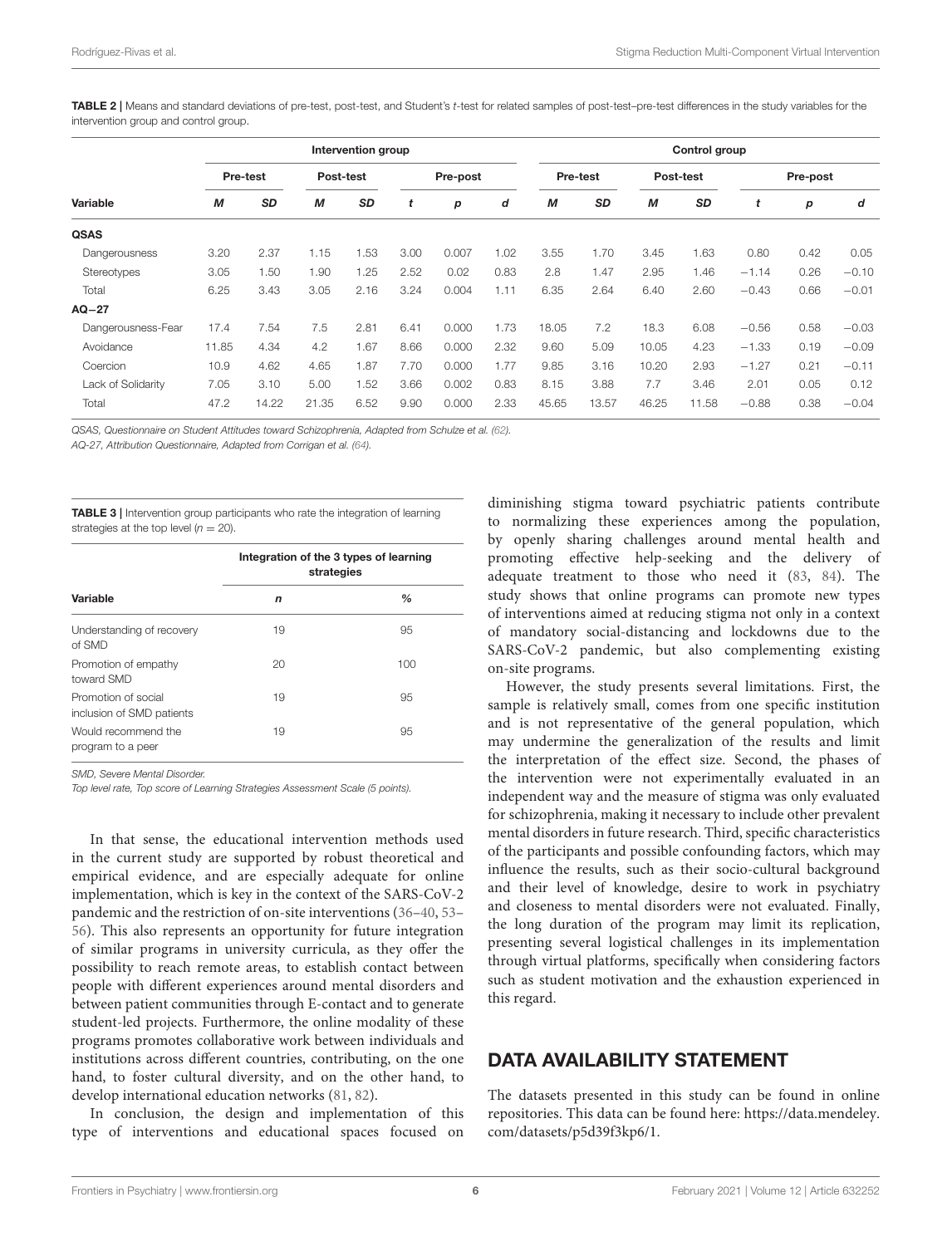## ETHICS STATEMENT

The studies involving human participants were reviewed and approved by Ethics Committee of Universidad del Desarrollo, Santiago de Chile (protocol number: 2020–142). The patients/participants provided their written informed consent to participate in this study.

## AUTHOR CONTRIBUTIONS

MR-R, AJC, and DF-O contributed to the conception, coordination, and design of the work. MR-R and DF-O contributed to the implementation of the program. MR-R and AJC performed the statistical analysis. All authors contributed to the article and approved the submitted version.

## **REFERENCES**

- <span id="page-6-0"></span>1. WHO-AIMS. Evaluación del Sistema de Salud Mental de Chile: Segundo informe. Informe Anual Sobre Derechos Humanos En Chile 2014. Ginebra: WHO (2014). Available online at: https://www.who.int/mental\_health/who [aims\\_country\\_reports/who\\_aims\\_report\\_chile.pdf](https://www.who.int/mental_health/who_aims_country_reports/who_aims_report_chile.pdf)
- <span id="page-6-1"></span>2. Thornicroft G, Rose D, Kassam A, Sartorius N. Stigma: Ignorance, prejudice or discrimination? Br J Psychiatry. (2007) 190:192–3. doi: [10.1192/bjp.bp.106.025791](https://doi.org/10.1192/bjp.bp.106.025791)
- <span id="page-6-2"></span>3. Corrigan PW, Shapiro JR. Measuring the impact of programs that challenge the public stigma of mental illness. Clin Psychol Rev. (2010) 30:907–22. doi: [10.1016/j.cpr.2010.06.004](https://doi.org/10.1016/j.cpr.2010.06.004)
- <span id="page-6-3"></span>4. Mascayano F, Lips W, Mena C, Manchego C. Estigma hacia los trastornos mentales: características e intervenciones. Salud Ment. (2015) 38:53–8. Available online at: [http://www.scielo.org.mx/scielo.php?script=sci\\_arttext&](http://www.scielo.org.mx/scielo.php?script=sci_arttext&pid=S0185-33252015000100008&lng=es&tlng=es) [pid=S0185-33252015000100008&lng=es&tlng=es](http://www.scielo.org.mx/scielo.php?script=sci_arttext&pid=S0185-33252015000100008&lng=es&tlng=es) (accessed November 11, 2020).
- <span id="page-6-4"></span>5. López M. Work and employment for people with severe mental disorders. Some proposals based on the available information. Revi Asoc Esp Neuropsiq. (2004) 24:31–66. Available online at: [http://dialnet.unirioja.es/servlet/](http://dialnet.unirioja.es/servlet/articulo?codigo=864102&info=resumen&idioma=SP) [articulo?codigo=864102&info=resumen&idioma=SP](http://dialnet.unirioja.es/servlet/articulo?codigo=864102&info=resumen&idioma=SP) (accessed November 11, 2020)
- <span id="page-6-5"></span>6. Yang L, Valencia E, Alvarado R, Link B, Huynh N, Nguyen K, et al. A theoretical and empirical framework for constructing culturespecific stigma instruments for Chile. Cad Saude Colet. (2013) 21:71–9. doi: [10.1590/S1414-462X2013000100011](https://doi.org/10.1590/S1414-462X2013000100011)
- <span id="page-6-6"></span>7. Vicente B, Saldivia S, Pihán R. Prevalencias y brechas hoy; salud mental mañana. Acta Bioeth. (2016) 22:51–61. Available online at: [https://scielo.](https://scielo.conicyt.cl/scielo.php?script=sci_arttext&pid=S1726-569X2016000100006) [conicyt.cl/scielo.php?script=sci\\_arttext&pid=S1726-569X2016000100006](https://scielo.conicyt.cl/scielo.php?script=sci_arttext&pid=S1726-569X2016000100006) (accessed November 11, 2020)
- <span id="page-6-7"></span>8. Navarro N, Triguero R. Estigma en los profesionales de la Salud Mental: una revisión sistemática. Psychol Soc Educ. (2019) 11:253–66. doi: [10.25115/psye.v11i2.2268](https://doi.org/10.25115/psye.v11i2.2268)
- <span id="page-6-8"></span>9. Arens E, Berger C, Lincoln T. Stigmatization of patients with schizophrenia: the influence of university courses on the attitudes of prospective psychologists and doctors. Nervenarzt. (2009) 80:329–39. doi: [10.1007/s00115-008-2646-4](https://doi.org/10.1007/s00115-008-2646-4)
- <span id="page-6-9"></span>10. Funk M, Drew N, Knapp M. Mental health, poverty and development. JPMH. (2012) 11:166–85. doi: [10.1108/17465721211289356](https://doi.org/10.1108/17465721211289356)
- <span id="page-6-10"></span>11. Hernández de Cadena N, Escobar C. Una aproximación al maltrato a los pacientes con trastornos mentales. MedUNAB. (2004) 7:3. Available online at: [http://revistas.unab.edu.co/index.php?journal=medunab&page=article&op=](http://revistas.unab.edu.co/index.php?journal=medunab&page=article&op=viewFile&path%5B%5D=231&path%5B%5D=214) [viewFile&path%5B%5D=231&path%5B%5D=214](http://revistas.unab.edu.co/index.php?journal=medunab&page=article&op=viewFile&path%5B%5D=231&path%5B%5D=214) (accessed November 11, 2020)
- 12. Khenti A, Bobbili S, Sapag J. Evaluation of a pilot intervention to reduce mental health and addiction stigma in primary care settings. J Community Health. (2019) 44:1204–13. doi: [10.1007/s10900-019-00706-w](https://doi.org/10.1007/s10900-019-00706-w)

#### FUNDING

 $(ANID)/Scholarship Program/MAGISTER)$ 2020–22200859.

This work was funded by the Spanish Ministry of Science, Innovation and Universities:<br>(PSI2017-84961-R AFI/FFDER UF) and by the (PSI2017-84961-R AEI/FEDER, UE), and by the National Agency for Research and Development<br>(ANID)/Scholarship Program/MAGISTER NACIONAL/

## SUPPLEMENTARY MATERIAL

<span id="page-6-22"></span>The Supplementary Material for this article can be found [online at: https://www.frontiersin.org/articles/10.3389/fpsyt.](https://www.frontiersin.org/articles/10.3389/fpsyt.2021.632252/full#supplementary-material) 2021.632252/full#supplementary-material

- <span id="page-6-11"></span>13. Poreddi V, Thimmaiah R, BadaMath S. Medical and nursing students' attitudes toward mental illness: an Indian perspective. Invest Educ Enferm. (2017) 35:86–94. Available online at: [https://doi.org/10.17533/udea.iee.](https://doi.org/10.17533/udea.iee.v35n1a10) [v35n1a10](https://doi.org/10.17533/udea.iee.v35n1a10) (accessed November 11, 2020)
- <span id="page-6-12"></span>14. Jadhav S, Littlewood R, Ryder A, Chakraborty A, Jain S, Barua M. Stigmatization of severe mental illness in India: against the simple industrialization hypothesis. Indian J Psychiatry. (2007) 43:189–94. doi: [10.4103/0019-5545.37320](https://doi.org/10.4103/0019-5545.37320)
- 15. Vidourek R, Burbage M. Positive mental health and mental health stigma: A qualitative study assessing student attitudes. MHP. (2019) 13:1–6. doi: [10.1016/j.mhp.2018.11.006](https://doi.org/10.1016/j.mhp.2018.11.006)
- <span id="page-6-13"></span>16. Yin H, Wardenaar K, Xu G, Tian H, Schoevers R. Mental health stigma and mental health knowledge in Chinese population: a cross-sectional study. BMC Psychiatry. (2020) 20:323. doi: [10.1186/s12888-020-02705-x](https://doi.org/10.1186/s12888-020-02705-x)
- <span id="page-6-14"></span>17. Lien Y, Lin H, Tsai C, Lien Y, Wu T. Changes in attitudes toward mental illness in healthcare professionals and students. Int J Environ Res Public Health. (2019) 16:4655. doi: [10.3390/ijerph16234655](https://doi.org/10.3390/ijerph16234655)
- <span id="page-6-15"></span>18. Schulze B. Stigma and mental health professionals: a review of the evidence on an intricate relationship. Int Rev Psychiatry. (2007) 19:137–55. doi: [10.1080/09540260701278929](https://doi.org/10.1080/09540260701278929)
- <span id="page-6-16"></span>19. Thornicroft G, Mehta N, Clement S, Evans-Lacko S, Doherty M, Rose D, et al. Evidence for effective interventions to reduce mentalhealth-related stigma and discrimination. Lancet. (2016) 387:1123–32. doi: [10.1016/s0140-6736\(15\)00298-6](https://doi.org/10.1016/s0140-6736(15)00298-6)
- <span id="page-6-17"></span>20. Corrigan P, Wassel A. Understanding and influencing the stigma of mental illness. J Psychosoc Nurs Ment Health Serv. (2008) 46:42–8. doi: [10.3928/02793695-20080101-04](https://doi.org/10.3928/02793695-20080101-04)
- <span id="page-6-18"></span>21. Yuan Q, Picco L, Chang S, Abdin E, Cuha B, Ong S, et al. Attitudes to mental illness among mental health professionals in Singapore and comparisons with the general population. PLoS One. (2017). doi: [10.1371/journal.pone.0187593](https://doi.org/10.1371/journal.pone.0187593)
- <span id="page-6-19"></span>22. Kadri N, Sartorius N. The global fight against the stigma of schizophrenia. PLoS Med. [\(2005\) 2:e136. doi: 10.1371/journal.pmed.00](https://doi.org/10.1371/journal.pmed.0020136) 20136
- 23. Knaak S, Modgill G, Patten S. Key ingredients of anti-stigma programs for health care providers: a data synthesis of evaluative studies. Can J Psychiatry. (2014) 59:19–26. doi: [10.1177/070674371405901s06](https://doi.org/10.1177/070674371405901s06)
- <span id="page-6-20"></span>24. Lanfredi M, Macis A, Ferrari C, Rillosi L, Cadone E, Fanetti A, et al. Effects of education and social contact on mental health-related stigma among high-school students. Psychiatry Res. (2019) 281:112581. doi: [10.1016/j.psychres.2019.112581](https://doi.org/10.1016/j.psychres.2019.112581)
- <span id="page-6-21"></span>25. Corrigan PW, Michaels PJ, Vega E, Gause M, Larson J, Krzyzanowski R, et al. Key ingredients to contact-based stigma change: A cross-validation. Psychiatr Rehabil J. (2014) 37:62–4. doi: [10.1037/prj0000038](https://doi.org/10.1037/prj0000038)
- 26. Corrigan PW, Vega E, Larson J, Michaels PJ, McClintock G, Krzyzanowski R, et al. The California schedule of key ingredients for contact-based antistigma programs. Psychiatr Rehabil J. (2013) 36:173–9. doi: [10.1037/prj0000006](https://doi.org/10.1037/prj0000006) (accessed January 8, 2021).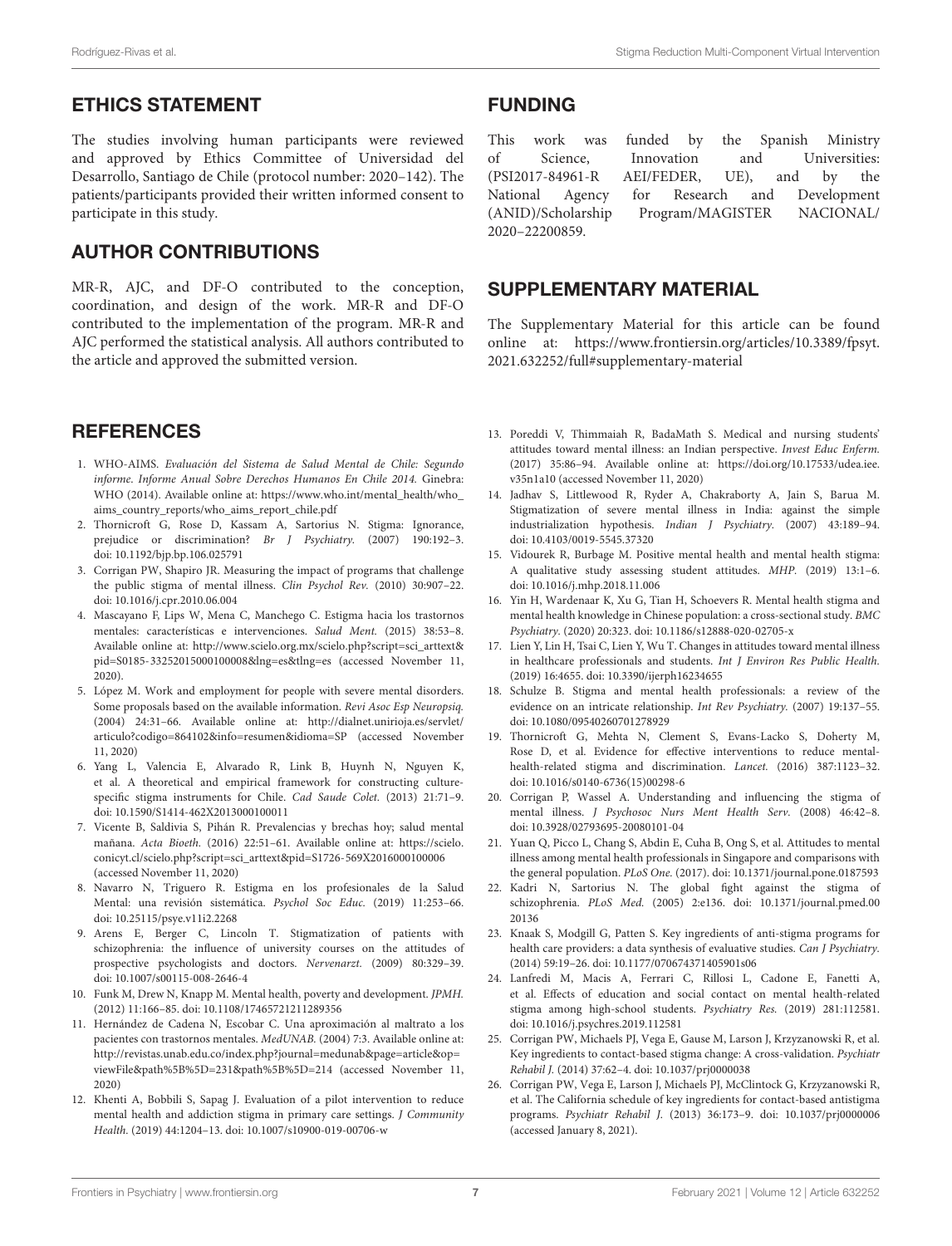- <span id="page-7-0"></span>27. Morgan A, Reavley N, Ross A, Too LS, Jorm A. Interventions to reduce stigma towards people with severe mental illness: Systematic review and meta-analysis. J Psychiatr Res. (2018) 103:120–33. doi: [10.1016/j.jpsychires.2018.05.017](https://doi.org/10.1016/j.jpsychires.2018.05.017)
- <span id="page-7-1"></span>28. Hickie I. Can we reduce the burden of depression? The Australian experience with beyondblue: the national depression initiative. Australas Psychiatry. (2004) 12:S38–S46. doi: [10.1111/j.1039-8562.2004.02097.x](https://doi.org/10.1111/j.1039-8562.2004.02097.x)
- 29. Ministry of Health and Health Promotion Agency. Like Minds, Like Mine National Plan 2014-2019: Programme to Increase Social Inclusion and Reduce Stigma and Discrimination for People with Experience of Mental Illness. Wellington: Ministry of Health (2014).
- <span id="page-7-2"></span>Stuart H, Chen S, Christie R, Dobson K, Kirsh B, Knaak S, et al. Opening minds in canada: targeting change. Can J Psychiatry. (2014) 59:13–8. doi: [10.1177/070674371405901s05](https://doi.org/10.1177/070674371405901s05)
- <span id="page-7-3"></span>31. Corrigan P, Rafacz J, Hautamaki J, Walton J, Rüsch N, Rao D, et al. Changing stigmatizing perceptions and recollections about mental illness: the effects of NAMI's in our own voice. Community Ment Health J. (2010) 46:517–22. doi: [10.1007/s10597-009-9287-3](https://doi.org/10.1007/s10597-009-9287-3)
- <span id="page-7-4"></span>32. Pelzang R. Attitude of nurses towards mental illness in Bhutan. J Bhutan Studies. (2010) 22:60–76. Available online at: [http://citeseerx.ist.psu.](http://citeseerx.ist.psu.edu/viewdoc/download?doi=10.1.1.731.1095&rep=rep1&type=pdf) [edu/viewdoc/download?doi=10.1.1.731.1095&rep=rep1&type=pdf](http://citeseerx.ist.psu.edu/viewdoc/download?doi=10.1.1.731.1095&rep=rep1&type=pdf) (accessed November 11, 2020)
- <span id="page-7-5"></span>33. Corrigan P. Lessons learned from unintended consequences about erasing the stigma of mental illness. World Psychiatry. (2016) 15:67–73. doi: [10.1002/wps.20295](https://doi.org/10.1002/wps.20295)
- <span id="page-7-6"></span>34. Lam A, Jorm A, Wong D. Mental health first aid training for the Chinese community in Melbourne, Australia: Effects on knowledge about and attitudes toward people with mental illness. IJMHS. (2010) 4:18. doi: [10.1186/1752-4458-4-18](https://doi.org/10.1186/1752-4458-4-18)
- <span id="page-7-7"></span>35. Shann C, Martin A, Chester A, Ruddock S. Effectiveness and application of an online leadership intervention to promote mental health and reduce depression-related stigma in organizations. J Occup Health Psychol. (2019) 24:20–35. doi: [10.1037/ocp0000110](https://doi.org/10.1037/ocp0000110)
- <span id="page-7-8"></span>36. Amsalem D, Yang L, Jankowski S, Lieff S, Markowitz J, Dixon L. Reducing stigma toward individuals with schizophrenia using a brief video: a randomized controlled trial of young adults. Schizophr Bull. (2020) 2020:sbaa114. doi: [10.1093/schbul/sbaa114](https://doi.org/10.1093/schbul/sbaa114)
- <span id="page-7-9"></span>37. Amsalem D, Gothelf D, Soul O, Dorman A, Ziv A, Gross R. Single-day simulation-based training improves communication and psychiatric skills of medical students. Front Psychiatry. (2020) 11:221. doi: [10.3389/fpsyt.2020.00221](https://doi.org/10.3389/fpsyt.2020.00221)
- <span id="page-7-10"></span>38. Maunder RD, White FA, Verrelli S. Modern avenues for intergroup contact: using E-contact and intergroup emotions to reduce stereotyping and social distancing against people with schizophrenia. GPIR. (2019) 22:947–63. doi: [10.1177/1368430218794873](https://doi.org/10.1177/1368430218794873)
- <span id="page-7-11"></span>39. Cangas AJ, Navarro N, Aguilar JM, Trigueros R, Gallego J, Zárate R, et al. Analysis of the usefulness of a serious game to raise awareness about mental health problems in a sample of high school and university students: relationship with familiarity and time spent playing video games. J Clin Med. (2019) 8:1504. doi: [10.3390/jcm8101504](https://doi.org/10.3390/jcm8101504)
- <span id="page-7-12"></span>40. Mullor D, Sayans P, Cangas A, Navarro N. Effect of a Serious Game (Stigma-Stop) on reducing stigma among psychology students: a controlled study. Cyberpsychol Behav Soc Netw. (2019) 22:205–11. doi: [10.1089/cyber.2018.0172](https://doi.org/10.1089/cyber.2018.0172)
- <span id="page-7-13"></span>41. Javed B, Sarwer A, Soto E, Mashwani Z. Impact of SARS-CoV-2 (coronavirus) pandemic on public mental health. Public Health Front. (2020) 8:292. doi: [10.3389/fpubh.2020.00292](https://doi.org/10.3389/fpubh.2020.00292)
- <span id="page-7-14"></span>42. Yao H, Chen J, Xu Y. Patients with mental health disorders in the COVID-19 epidemic. Lancet Psychiatry. (2020) 7:E21. doi: [10.1016/S2215-0366\(20\)30090-0](https://doi.org/10.1016/S2215-0366(20)30090-0)
- <span id="page-7-15"></span>43. King B, Smith C. Using project-based learning to develop teachers for leadership. J Educ Strat Issues Ideas. (2020) 93:158–64. doi: [10.1080/00098655.2020.1735289](https://doi.org/10.1080/00098655.2020.1735289)
- <span id="page-7-16"></span>44. MacLeod M, van der Veen J. Scaffolding interdisciplinary projectbased learning: a case study. Eur J Eng Educ. (2020) 45:363-77. doi: [10.1080/03043797.2019.1646210](https://doi.org/10.1080/03043797.2019.1646210)
- <span id="page-7-17"></span>45. Wang J, Tsiligiris V, Hartley R. Perceptions of the benefits of the A3 planner in facilitating project-based learning in accounting education. JAEd. (2019) 28:221–38. doi: [10.1080/09639284.2018.1516151](https://doi.org/10.1080/09639284.2018.1516151)
- <span id="page-7-18"></span>46. Bell B. Project-Based Learning for the 21st Century: Skills for the Future. J Educ Strat Issues Ideas. [\(2010\) 83:39–43. doi: 10.1080/000986509035](https://doi.org/10.1080/00098650903505415) 05415
- <span id="page-7-19"></span>47. Burke B, Currin-McCulloch J. Educating our future colleagues: creating an MSW palliative care practicum. J Soc Work End Life Palliat Care. (2019) 15:7–15. doi: [10.1080/15524256.2019.1586806](https://doi.org/10.1080/15524256.2019.1586806)
- <span id="page-7-20"></span>48. Leggett G, Harrington I. The impact of Project Based Learning (PBL) on students from low socio economic statuses: a review. Int J Incl Educ. (2019) 1–17. doi: [10.1080/13603116.2019.1609101](https://doi.org/10.1080/13603116.2019.1609101)
- 49. Chen CH, Yang YC. Revisiting the effects of project-based learning on students' academic achievement: a meta-analysis investigating moderators. Educ Res Rev. [\(2019\) 26:71–81. doi: 10.1016/j.edurev.2018.](https://doi.org/10.1016/j.edurev.2018.11.001) 11.001
- <span id="page-7-21"></span>50. Hunt J, Brannan E, Sexson S. Lifelong learning for professional development in psychiatry: pedagogy, innovations, and maintenance of certification. Psychiatr Clin N. (2019) 42:425–37. doi: [10.1016/j.psc.2019.05.014](https://doi.org/10.1016/j.psc.2019.05.014)
- <span id="page-7-22"></span>51. Bokken L, Rethans JJ, Jöbsis Q, Duvivier R, Scherpbier A, van der Vleuten C. Instructiveness of real patients and simulated patients in undergraduate medical education: a randomized experiment. Acad Med. (2010) 85:148–54. doi: [10.1097/ACM.0b013e3181c48130](https://doi.org/10.1097/ACM.0b013e3181c48130)
- <span id="page-7-23"></span>52. Karim A, Campbell M, Hasan M. A new method of integrating project-based and work-integrated learning in postgraduate engineering study. Curric J. (2019) 31:157–73. doi: [10.1080/09585176.2019.1659839](https://doi.org/10.1080/09585176.2019.1659839)
- <span id="page-7-24"></span>53. Schomerus G, Angermeyer MC, Baumeister SE, Stolzenburg S, Link BG, Phelan JC. An online intervention using information on the mental healthmental illness continuum to reduce stigma. Eur Psychiatry. (2016) 32:21–7. doi: [10.1016/j.eurpsy.2015.11.006](https://doi.org/10.1016/j.eurpsy.2015.11.006)
- <span id="page-7-25"></span>54. Martin A, Krause R, Jacobs A, Chilton J, Amsalem D. The mental status exam through video clips of simulated psychiatric patients: an online educational resource. Acad Psychiatry. (2020) 44:179–83. doi: [10.1007/s40596-019-01140-9](https://doi.org/10.1007/s40596-019-01140-9)
- <span id="page-7-26"></span>55. Tippin GK, Maranzan KA. Efficacy of a Photovoice-based video as an online mental illness anti-stigma intervention and the role of empathy in audience response: A randomized controlled trial. J Appl Soc Psychol. (2019) 49:381–94. doi: [10.1111/jasp.12590](https://doi.org/10.1111/jasp.12590)
- <span id="page-7-27"></span>56. Martin A, Krause R, Chilton J, Jacobs A, Amsalem D. Attitudes to psychiatry and to mental illness among nursing students: adaptation and use of two validated instruments in preclinical education. J Psychiatr Ment Health Nurs. (2020) 27:308–17. doi: [10.1111/jpm.12580](https://doi.org/10.1111/jpm.12580)
- <span id="page-7-28"></span>57. White F, Abu-Rayya H. A dual identity-electronic contact (DIEC) experiment promoting short-and long-term inter-group harmony. J Exp Soc Psychol. [\(2012\) 48:597–608. doi: 10.1016/j.jesp.2012.](https://doi.org/10.1016/j.jesp.2012.01.007) 01.007
- <span id="page-7-29"></span>58. Hodson G. Do ideologically intolerant people benefit from intergroup contact? Curr Dir Psychol. (2011) 20:154–9. doi: [10.1177/0963721411409025](https://doi.org/10.1177/0963721411409025)
- <span id="page-7-30"></span>59. White F, Turner R, Verrelli S, Harvey L, Hanna J. Improving intergroup relations between catholics and protestants in Northern Ireland via E-contact. Eur J Soc Psychol. (2019) 49:429–38. doi: [10.1002/ejsp.2515](https://doi.org/10.1002/ejsp.2515)
- <span id="page-7-31"></span>60. Boccanfuso E, White FA, Maunder RD. Reducing transgender stigma via an Econtact intervention. Sex Roles. (2020) 1–11. doi: [10.1007/s11199-020-01171-9](https://doi.org/10.1007/s11199-020-01171-9)
- <span id="page-7-32"></span>61. Martin A, Chilton J, Paasche C, Nabatkhorian N, Gortler H, Cohenmehr E, et al. Shared living experiences by physicians have a positive impact on mental health attitudes and stigma among medical students: a mixed-methods study. J Med Educ Curric Dev. (2020) 7:1–9. doi: [10.1177/2382120520968072](https://doi.org/10.1177/2382120520968072)
- <span id="page-7-33"></span>62. Schulze B, Richter-Werling M, Matschinger H, Angermeyer M.C. Crazy? So what! Effects of a school project on students' attitudes toward people with schizophrenia. Acta Psychiatr Scand. (2003) 107:142–50. doi: [10.1034/j.1600-0447.2003.02444.x](https://doi.org/10.1034/j.1600-0447.2003.02444.x)
- <span id="page-7-34"></span>63. Navarro N, Cangas A, Aguilar-Parra J, Gallego J, Moreno-San Pedro E, Carrasco-Rodríguez Y, et al. Propiedades psicométricas de la versión en castellano del cuestionario de las actitudes de los estudiantes hacia la esquizofrenia. Psychol Soc Educ. (2017) 9:325–34. doi: [10.25115/psye.v9i2.865](https://doi.org/10.25115/psye.v9i2.865)
- <span id="page-7-35"></span>64. Corrigan P, Markowitz F, Watson A, Rowan D, Kubiak M. An attribution model of public discrimination towards persons with mental illness. J Health Soc Behav. (2003) 44:162–79. doi: [10.2307/1519806](https://doi.org/10.2307/1519806)
- <span id="page-7-36"></span>65. Saavedra J, Arias-Sánchez S, Corrigan P, López M. Assessing the factorial structure of the mental illness public stigma in Spain. Disabil Rehabil. (2020) 6:1–7. doi: [10.1080/09638288.2019.1710769](https://doi.org/10.1080/09638288.2019.1710769)